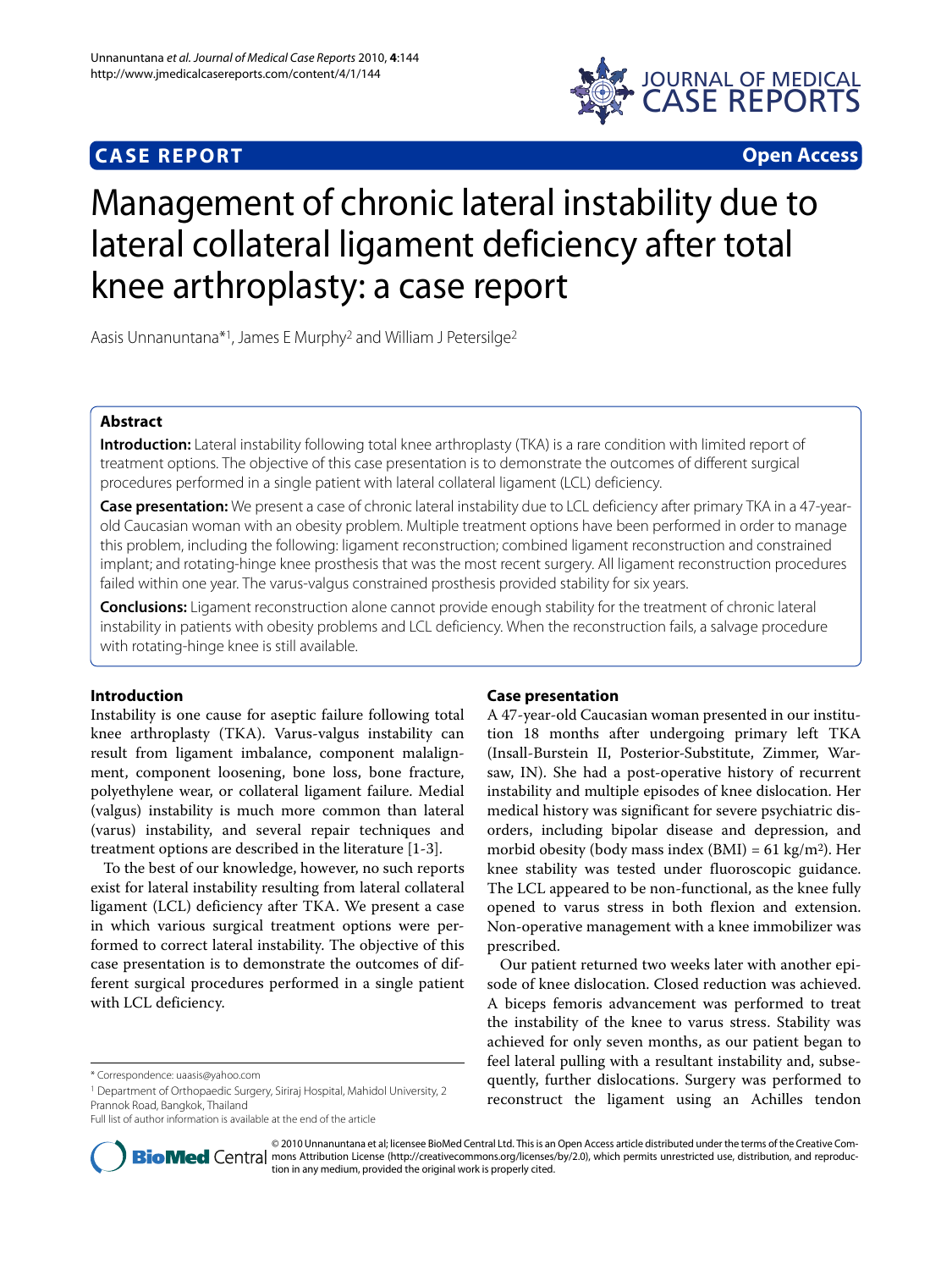allograft. The reconstruction, however, failed within 10 months.

A revision TKA using a more constrained implant (varus-valgus constrained implants) was then performed. Intra-operatively, all of the primary TKA components were well-fixed and in good position. However, the polyethylene tibial insert (Posterior Stabilized polyethylene insert, Zimmer, Warsaw, IN) demonstrated severe wear of the post. The previous ligamentous advancement and allograft reconstruction had completely avulsed from the tibia distally. No soft tissue existed to provide appropriate lateral support. A varus-valgus constrained polyethylene insert with a thickness of 17 mm (LCCK, Zimmer, Warsaw, IN) was used. Intra-operatively, the revised implant provided good stability throughout flexion and extension.

Following revision surgery, the knee of our patient remained stable for six years without any clinical symptoms of instability. She then began noticing lateral knee pain and feelings of instability, but without frank dislocation. The pain worsened, and she fell twice after the onset of instability. On physical examination, she had lateral laxity with significant varus thrust. Five degrees of varus deformity existed as measured from the mechanical axis on a weight-bearing radiograph (Figure [1\)](#page-2-0). Active and passive motion ranged from full extension to 110° flexion (further flexion was limited by impingement of the posterior soft tissues over her thigh and calf). Radiographic examination on our patient showed well-aligned prosthetic components with no evidence of implant loosening. The knee opened widely on the lateral as compared to the medial side (Figure [1](#page-2-0)). The knee society clinical rating and function scores were 22 and five points, respectively.

All treatment options were discussed with our patient. She refused to undergo arthrodesis or any kind of hinged knee prosthesis, and instead requested a more conservative procedure. Due to her previous experience, which had performed well for approximately six years with only varus-valgus constrained polyethylene, we decided to perform a combination procedure of revision to a new polyethylene insert and an allograft reconstruction of the LCL with Achilles tendon and a calcaneal bone block. At surgery, the post of the LCCK polyethylene insert was grossly deformed along the medial side and severely worn through the polyethylene down to the central metal post (Figure [2](#page-3-0)). Post-operatively, our patient had persistent drainage. The post-operative culture grew *Staphylococcus aureus*. Our patient was taken back to surgery for irrigation and debridement with polyethylene exchange. Unfortunately, she failed to respond to the treatment, thus a two-stage revision surgery was performed. After six weeks of an antibiotic cement spacer combined with systemic antibiotics, the infection was cleared, shown by normal erythrocyte sedimentation rate (ESR), C-reactive

protein (CRP) and negative culture from aspiration. At the second stage surgery, the frozen section revealed no evidence of acute inflammation, and her knee was revised to rotating-hinge prosthesis.

Post-operatively, full range of motion and full weight bearing were allowed. The wound healed well without any complication. Our patient has no evidence of infection 18 months after surgery. The knee is stable with active flexion to 100° and a 25° extension lag. The knee society clinical rating and function scores are 65 and 60 points, respectively. Radiographs showed well-aligned prosthetic components without evidence of implant failure.

# **Discussion**

Lateral instability is one of the causes of failure after TKA. There is very little information in the literature documenting the incidence of this fortunately rare condition and even less information discussing the treatment options and results. In general, instability following TKA can be managed by different interventions depending on severity of the instability and the condition of the collateral ligaments. Treatments include bracing, isolated ligament advancement or reconstruction alone, ligament reconstruction in conjunction with constrained TKA devices (varus-valgus constrained implants), hinged knee implants, and arthrodesis.

LCL reconstruction has been described in the literature [[4,](#page-4-2)[5\]](#page-4-3), although these procedures have usually been performed in trauma patients. Pritsch *et al*. concluded that ligament reconstruction alone could not be expected to stabilize the unstable knee replacement based on a series of seven surgeries for medial instability, all of which failed [[3\]](#page-4-1). Similarly, the ligament reconstruction procedures in our patient failed within one year. Vince *et al*. emphasized the importance of correcting factors such as malalignment from adjacent joint pathology or extra-articular deformity and neuromuscular pathology [\[6](#page-4-4)]. In addition, previous studies have shown that the higher BMI of our patient at the time of ligament reconstruction is predictive of poor outcome [\[7\]](#page-4-5). Therefore, because of her obesity, the probability of failure with any reconstructive procedures for our patient was high.

Varus-valgus knee stability is derived from transfer of the joint contact load between the condyles, muscle forces, the collateral ligaments, and, in the case of TKA, mechanical constraints provided between the implant components. Generally, rotating-hinge knee implants (linked constrained prostheses) are indicated when the collateral ligaments are absent or beyond reconstruction [[8\]](#page-4-6); however, no data exist to justify whether less constrained implants (unlinked constrained prosthesis) are inadequate in this situation. Increasing component constraint can also increase forces transmitted to the implant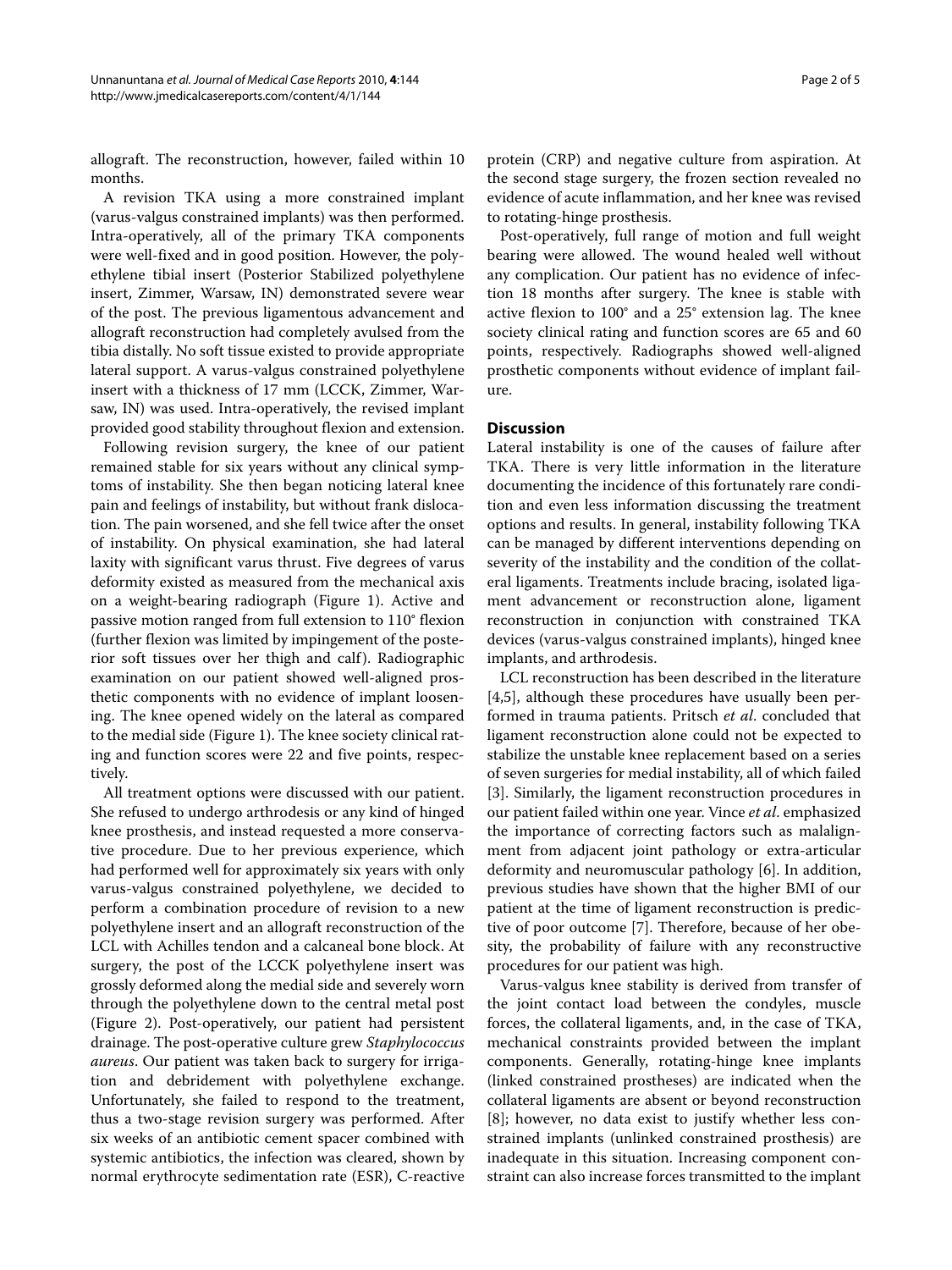<span id="page-2-0"></span>

**tient, showing significantly increased gap on the lateral side**. There was no radiographic evidence of implant loosening. This lateral instability was secondary to the ligamentous failure.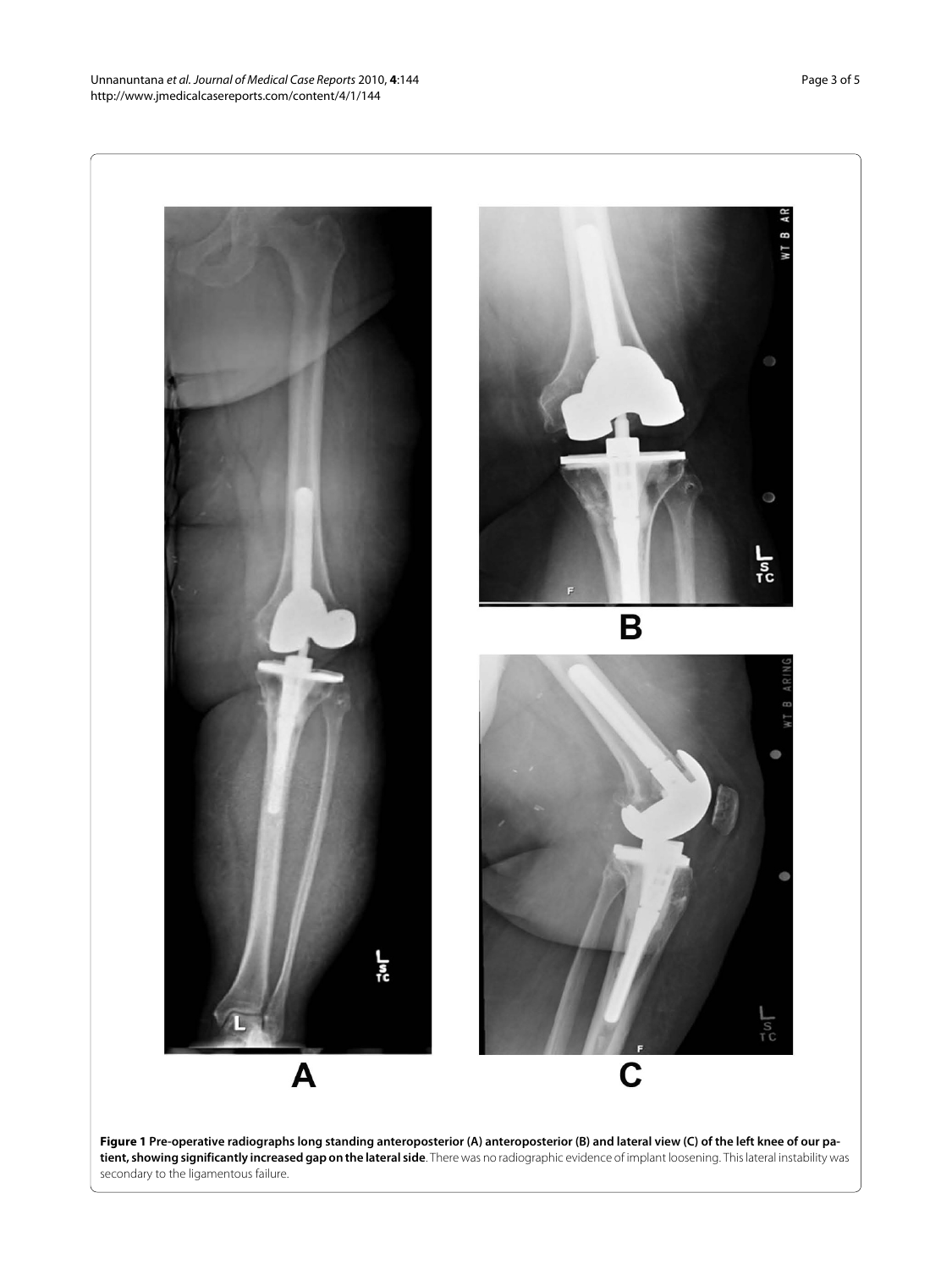Unnanuntana et al. Journal of Medical Case Reports 2010, **4**:144 http://www.jmedicalcasereports.com/content/4/1/144

<span id="page-3-0"></span>

**Figure 2 Photograph showing significant wear along the medial side of the post of polyethylene insert**. **(A)**. The wear went through polyethylene exposing central metal post **(B)**.